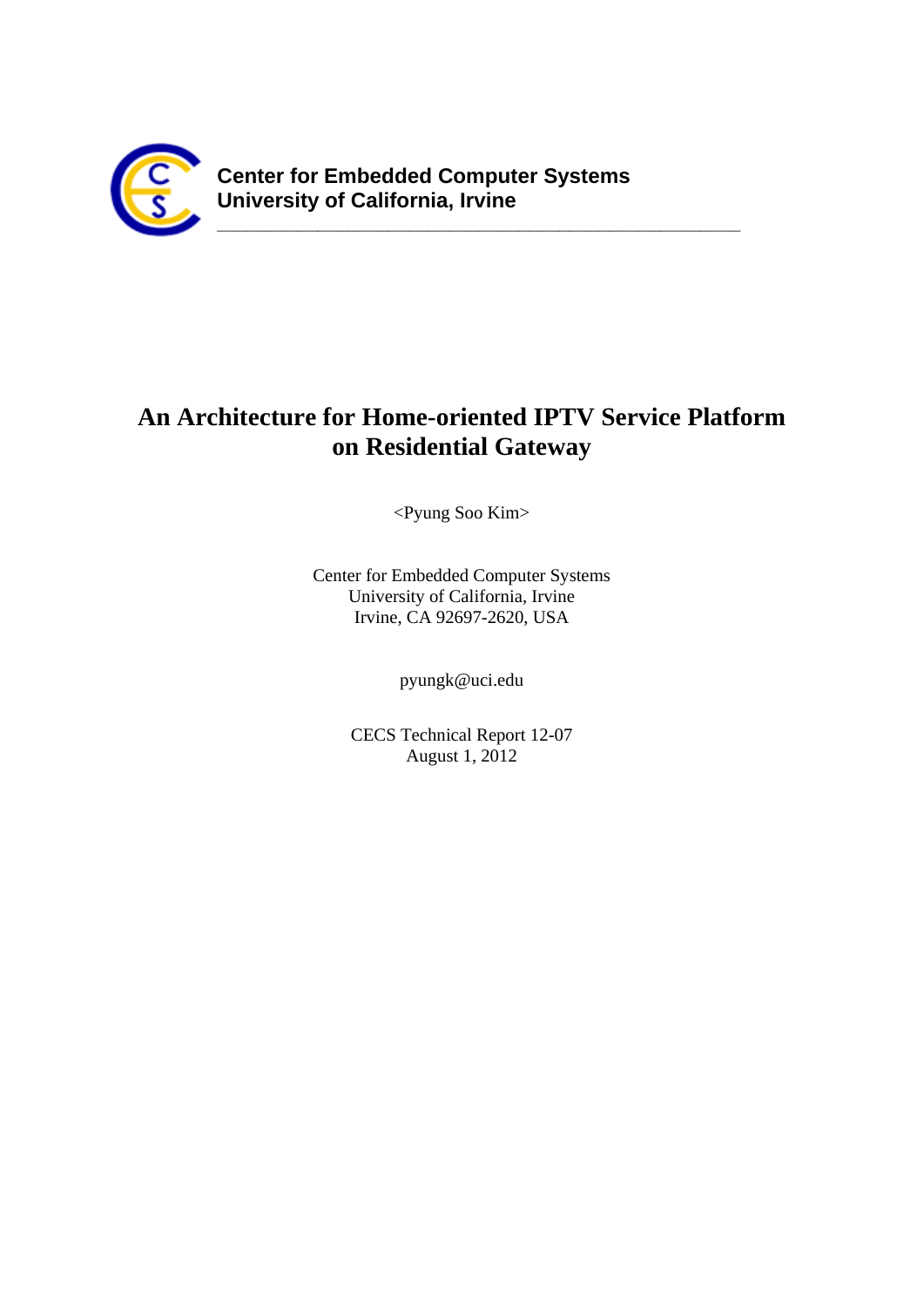# **An Architecture for Home-oriented IPTV Service Platform on Residential Gateway**

Pyung Soo Kim <sup>1</sup>

*Center for Embedded Computer Systems University of California, Irvine, CA, USA & Department of Electronic Engineering Korea Polytechnic University, KOREA*

### **Abstract**

In recent, the home network has become a preferred environment for many endusers to receive IP based multimedia services such as Internet Protocol TV (IPTV). In order that end-users in home networks can get opportunities for useful services beyond legacy IPTV services, this technical report suggests a service platform that resides on the residential gateway (RG) for interworking between home network and IPTV. The suggested service platform is called the home-oriented IPTV service platform (HISP) on the RG (HISP-RG). The suggested HISP-RG provides open architecture and functionalities to enable 3*rd* party IPTV service providers to deliver locally and directly home-oriented IPTV services to end-users in home networks. The HISP-RG can be an "add-on" solution of the existing standard RG, that is, not a "built-in" solution. This technical report introduces several home-oriented IPTV services that can be executed and delivered locally through the HISP-RG. Then, the open architecture and functionalities of the HISP-RG are defined and their requirements are specified. Finally, use cases of the HISP-RG are presented for home-oriented IPTV services.

*Key words:* Home Network, IPTV, Service Platform, Open Architecture, Home Electronic System (HES), Home Gateway Initiative (HGI).

# **1 Introduction**

According to the rapid advancement of broadcasting and telecommunication technology, the Internet Protocol TV (IPTV) has been emerged as new

<sup>&</sup>lt;sup>1</sup> The author is currently working as a visiting research scholar (Invited by Prof. Pai Chou)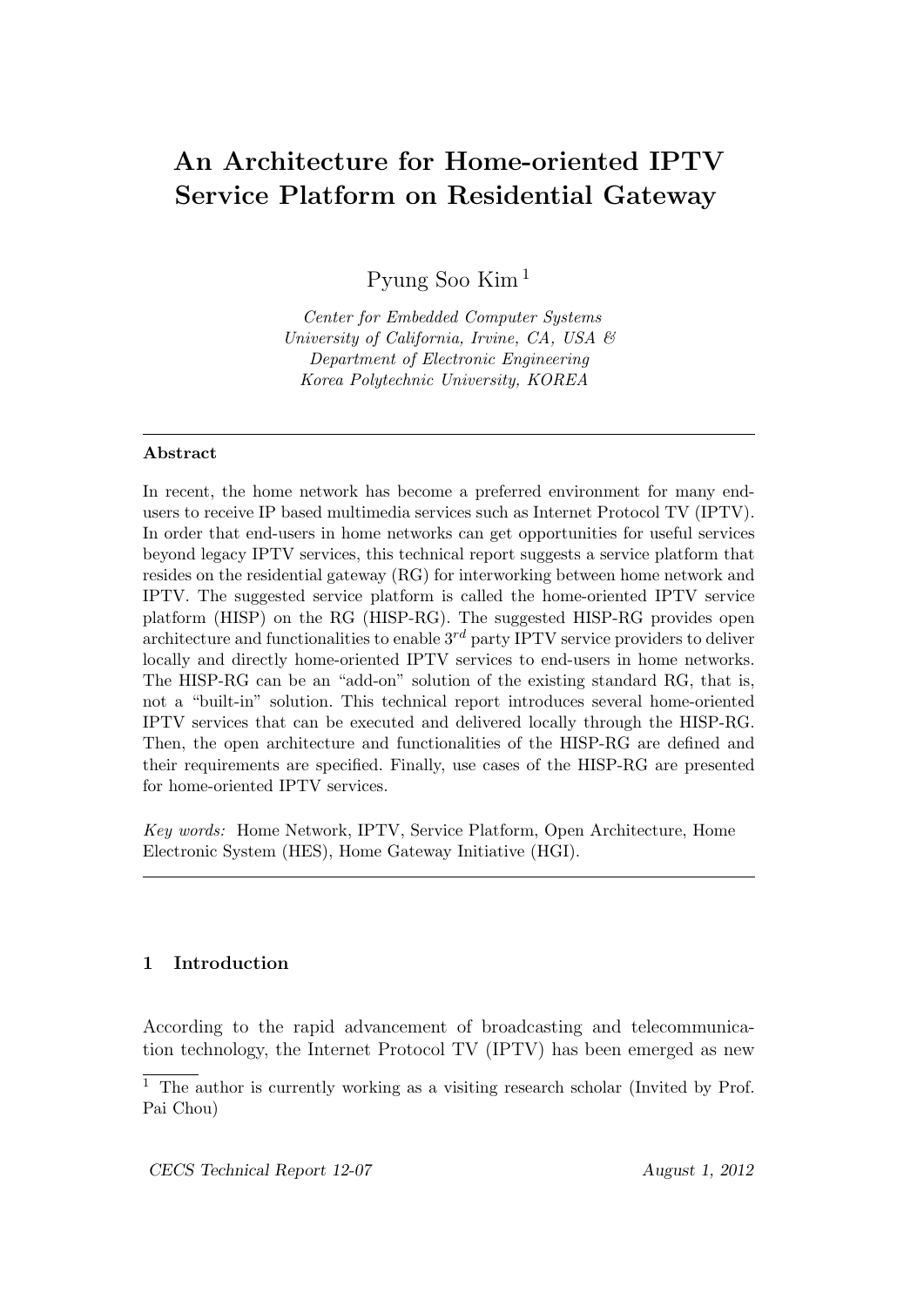promising convergence service and thus are gaining attention from both service providers and end-users [1]-[3]. The challenge for successful deployment of IPTV services is applied not only on the underlying network but also on the service applications and their platforms to adopt new business models toward changing service trends and environments. The IPTV service grows in number of service providers, end-users, and contents enlarging its area of services at the same time. From the future trend in the end-users perspective, the enduser has moved from being a passive audience to being considered as the center of the industry. Thus, the growing quantity of IPTV service results into enormous options for end-users. Under that situation, spotting what the end-user may like or want to enjoy becomes a key factor for victorious IPTV service. Moreover, in addition to legacy IPTV services, user-oriented services such as personalized IPTV service, mobile-oriented IPTV service, home-oriented IPTV service, etc., allow providing more value added services which will make the IPTV service worthwhile. The evolution of IPTV service that adopts more Internet and telecommunication capabilities in step with rapidly developing service environment and new business models requires open, flexible, and agile platform such as personal mobile device, web platform, residential home gateway, etc.

In these days, there can be various types of digital home services in IP-based home network system; data service, multimedia service, entertainment service, security service, home automation service and so on. Among them, multimedia related service is the attractive one to end-user in these home network services. Especially, the home network has become a preferred environment for many end-users to receive IP based multimedia services such as IPTV. That is, IPTV services are likely to be delivered using home networking technology. In order to provide IPTV users with good user experience and to bring down the costs, IPTV devices need to interact seamlessly with the home network and with each other on the home network. For that purpose, the interworking between home network and IPTV service has been researched as shown in [4]-[8].

Meanwhile, in order to encourage the successive growth of IPTV services, it is important to enable 3*rd* party operators to provide various interactive user-oriented IPTV services by making the best use of open architecture and functionalities [9]-[14]. One of the advantages of the  $3^{rd}$  party participation in IPTV services is by collecting services from various 3*rd* party and/or retail IPTV service providers who may have different kinds of services, they can offer the more choices to their end-users. In addition, by providing such abundant services over the well known open platform such as personal mobile device, Web platform, residential home gateway, etc., their client does not need to be subjected to the devices which run for designated IPTV service platforms. For the 3*rd* party participation in IPTV services, the IPTV service platform is required, which allows  $3<sup>rd</sup>$  party IPTV service providers to execute and delivery their services to end users. This IPTV service platform resides on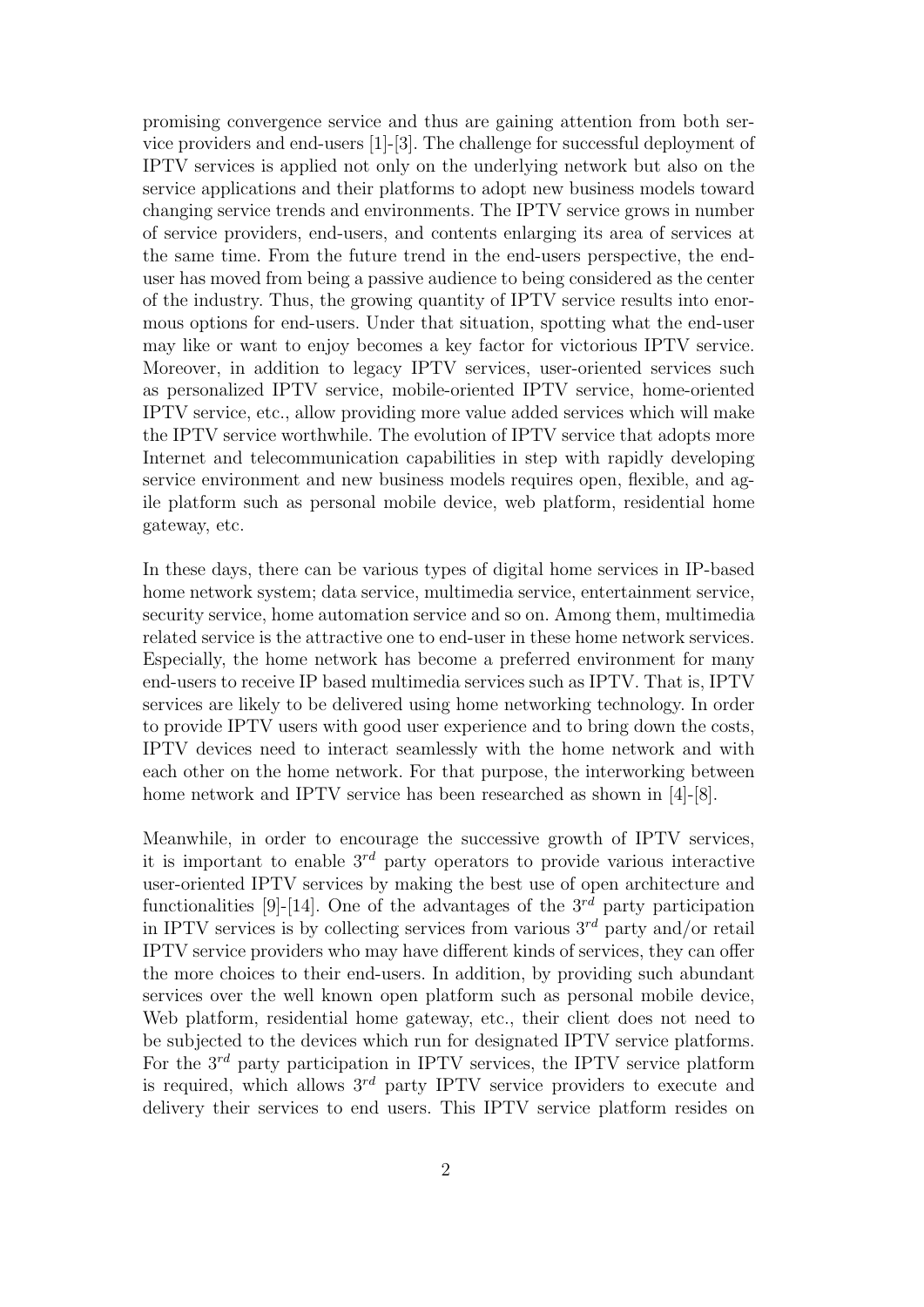legacy IPTV service provider and support open interfaces in order that 3*rd* party IPTV service providers can participate. However, in existing works [9]- [14], the  $3<sup>rd</sup>$  party participation has been still dependent of the legacy IPTV service operator because they can provide services through only the service platform of the legacy IPTV service provider based on a tariff or contract basis. Thus, the approach in existing works can be a 3*rd* party participation only from the point of legacy IPTV service provider's view. However, from the point of end user's view, this approach might not be a "true" 3*rd* party participation since end users in home can get only services provided by legacy IPTV service providers as well as 3*rd* party IPTV service providers that authorized by legacy IPTV service provider. The OSGi service platform in [15]-[17] can be adopted as an IPTV service platform for the 3*rd* party participation in IPTV services in order that 3*rd* party IPTV service providers to execute and delivery their services to end users. However, in this case, end users in home can get only services bundled by the service aggregator and delivered by the service gateway operator although the OSGi service platform is adopted as an open platform. Therefore, from the point of end user's view, the 3*rd* party participation in IPTV services using the OSGi specifications might not be a true 3*rd* party participation.

Therefore, in home network and IPTV interworked environments, this technical report considers a new approach for the true 3*rd* party participation in IPTV services. This technical report suggests a service platform that allows 3 *rd* party IPTV service providers to provide locally and directly diverse homeoriented IPTV services to end users. Through the 3*rd* party participation in IPTV services using the suggested service platform, end users in home should be able to get more and more opportunities for useful services beyond legacy IPTV services from unlimited 3*rd* party IPTV service providers. In addition,  $3^{rd}$  party IPTV service providers should be able to provide locally and directly diverse services to end users, while they should be independent from legacy IPTV service providers. Therefore, the suggested service platform should reside on one of home devices such as the residential gateway (RG), legacy IPTV set-top box, desktop PC, etc. Among various home devices, the RG that has been standardized in ISO/IEC Home Electronic System (HES)[18] or Home Gateway Initiative (HGI)[19] can be a beautiful one that the suggested service platform resides on due to following RG's inherent good properties. This means that the RG can work well for the interworking between home network and IPTV as well as the home-oriented IPTV service platform for the 3*rd* party participation in home networks. Therefore, the suggested service platform is called the home-oriented IPTV service platform (HISP) on the RG (HISP-RG). The HISP-RG provides open architecture and functionalities to enable 3*rd* party IPTV service providers to deliver locally home-oriented IPTV services to end-users in home networks. The suggested HISP-RG can be an "add-on" solution of the existing standard RG of ISO/IEC HES or HGI, that is, not a "built-in" solution. This technical report introduces several home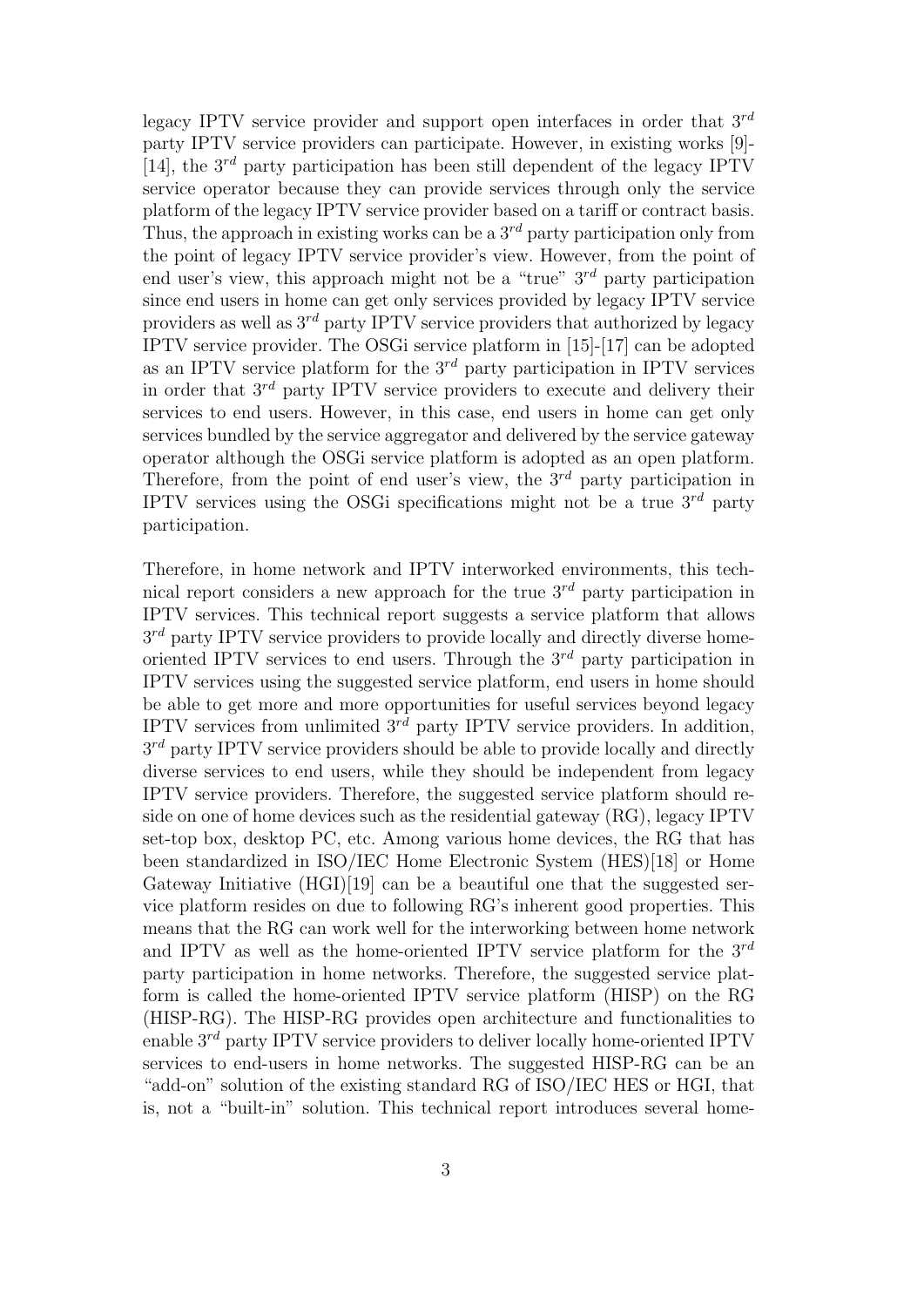oriented IPTV services that can be executed and delivered locally through the HISP-RG. In addition, the open architecture and functionalities of the HISP-RG are defined and their requirements are specified. Finally, a couple of use cases of the HISP-RG are presented for home-oriented IPTV services.

The technical report is organized as follows. In Section 2, existing works for the  $3^{rd}$  party participation in IPTV services and service platform are discussed. In Section 3, the HISP-RG, is suggested for interworking between home network and IPTV. In Section 4, use cases of the HISP-RG are presented. In Section 5, concluding remarks are made.

# **2 Existing Works for** 3 *rd* **Party Participation in IPTV Services**

#### *2.1* 3 *rd Party Participation in IPTV Services*

As IPTV service evolves and augments at the same time, one of the critical issues is the increment of the number of services that can be consumed by end-users. With no limitation of the number of channels or IPTV service companies, not to mention the growing number of IPTV service providers, a rapid increment on the number of services is expected since the end-users can also play the role of service and content producer. Hence, with enormous services, the mechanism or service that serves what an end-user wants gets very important and becomes an essential capability for IPTV service.

With increasing number of the IPTV service providers, a service provider who provides other service provider's IPTV services to end-users, called as a "3*rd* IPTV party service provider", becomes one of the important business domain to enlarge the service coverage in both quantity and quality side. Analysts also agree that the key to differentiation and open innovation of IPTV services are value added services which in the long term require business collaborations of incumbents and 3*rd* party service providers. That is, In order to encourage the successive growth of IPTV services, it is important to enable  $3^{rd}$  party operators to provide various interactive user-oriented IPTV services by making the best use of open architecture and functionalities. One of the advantages of  $3^{rd}$  party participation in IPTV services is by collecting services from various 3 *rd* party and/or retail IPTV service providers who may have different kinds of services, they can offer the more choices to their end-users. In addition, by providing such abundant services over the well known open platform such as personal mobile device, Web platform, residential home gateway, etc., their client does not need to be subjected to the devices which run for designated IPTV service platforms. In other words, their potential clients can be any end-users who have a device with proper applications which is widely and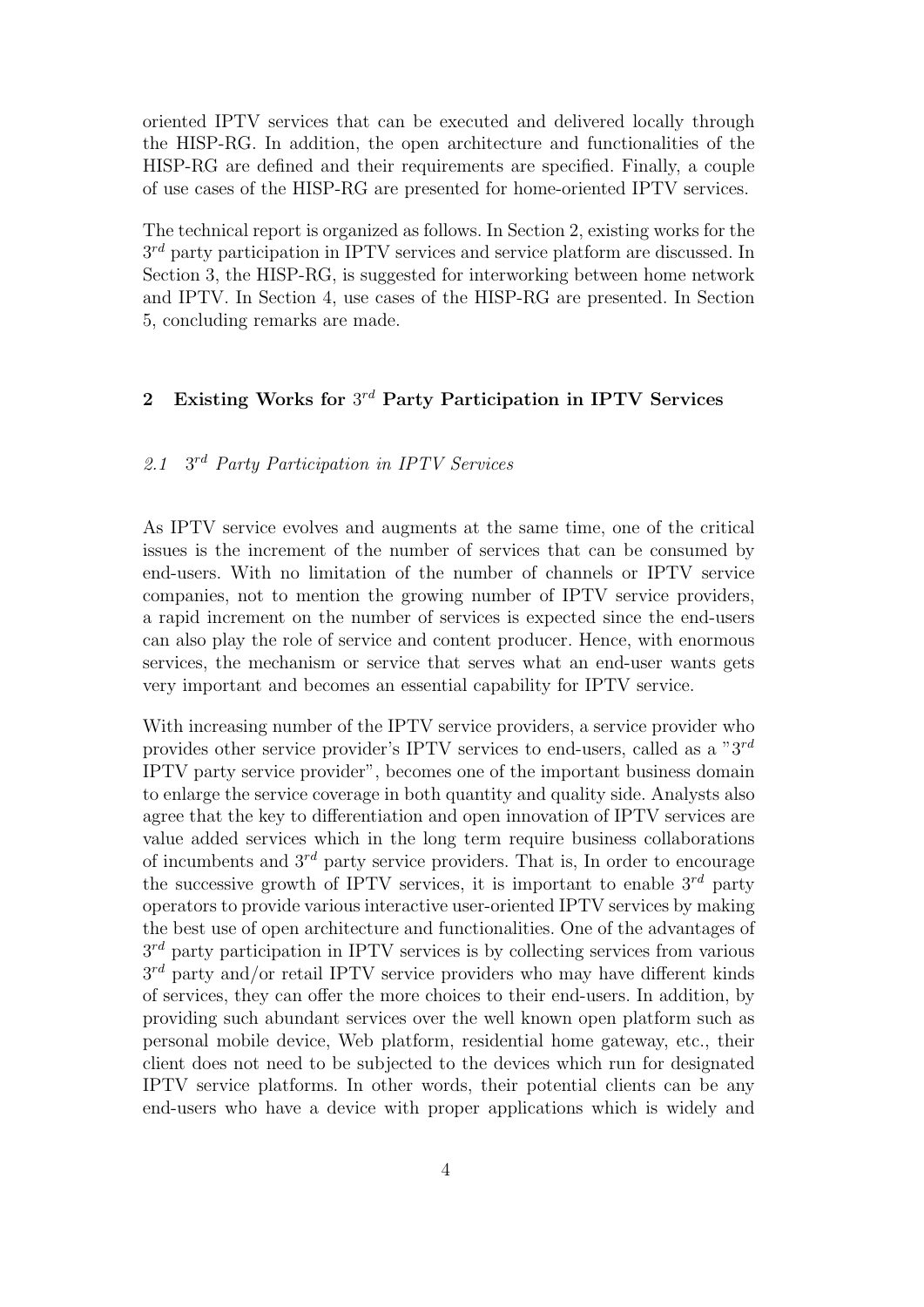popularly adopted and used.

ITU-T standardization works [9]-[14] for the 3*rd* party participation in IPTV services are briefly shown. Basically, in the ITU-T recommendation [11], the 3 *rd* party application gateway functional block is described to support 3*rd* party application functions that invoke application interfaces to make use of IPTV functionality. The 3*rd* party application gateway functional block provides a controlled interface to enable 3*rd* party application functions to utilize the IPTV related capabilities and resources. The ITU-T recommendation [12] defines functional requirements of the service provider's interface for television primary and secondary distribution and associated interactive services for integrated broadband cable and primary distribution television networks. The service provider's interface for television and associated interactive services is an interface that enables outside entities to offer television and associated interactive services. This interface enables a number of functions such as video delivery management, user information management, and service accounting. Service providers can use these functions through APIs provided by this interface. The ITU-T recommendation [13] describes 3*rd* party IPTV brokering service scenarios and use cases to identify the features on how can it be designed, deployed and operated. The 3*rd* party IPTV brokering service is a service that provides end-users with various services from different service providers. The 3*rd* party IPTV brokering service provider links to diverse service providers and receives their metadata, contents, and/or service access point. Then they aggregate, manage the data to compose as a service and provide the service. By collecting metadata and/or contents from various IPTV service providers who may have different kinds of services, they can offer the more choices to their end-users. In the ITU-T recommendation [14], the flexible IPTV service provider model is taken into consideration to fit with emerging service providers and mobility service providers including mobile TV. The service provider domain is divided into retail service provider (RSP) and IPTV service platform operator sub-domains. RSPs obtain content from content providers and bundle it as a service package. The idea with the RSP model is to set up a platform to implement the functions common to all IPTV service providers, making easier and cheaper the deployment of competing IPTV service providers.

#### *2.2 OSGi Service Platform*

As shown in [9]-[14], the IPTV service platform is required for the  $3^{rd}$  party participation in IPTV services, which allows 3*rd* party IPTV service providers to execute and delivery their services to end users. This IPTV service platform resides on legacy IPTV service provider and support open interfaces in order that 3*rd* party IPTV service providers can participate.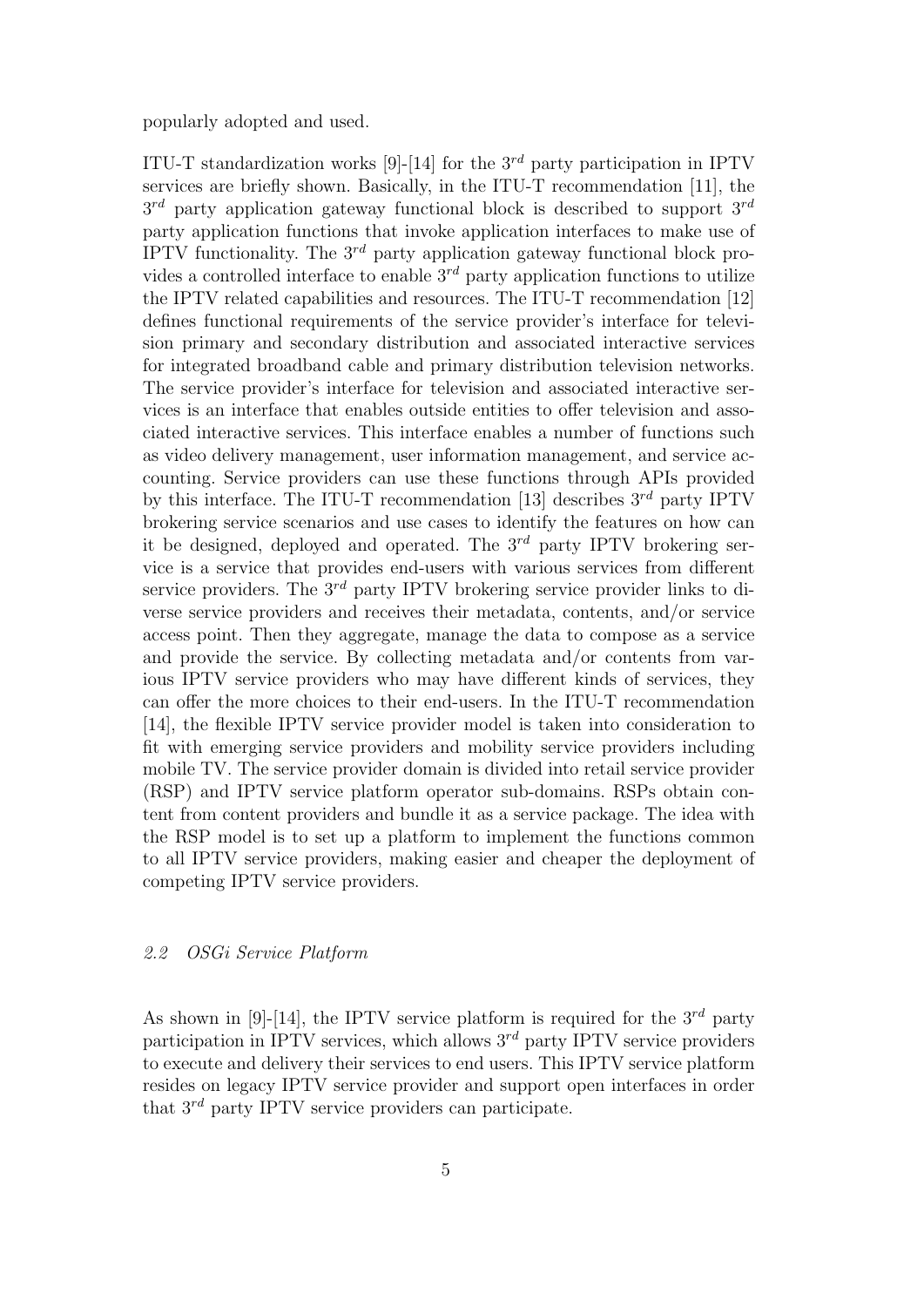In diverse service distributing applications including the IPTV service, a service platform is a necessary entity to support services. As a standard service platform for diverse application areas and markets including home automation, the OSGi service platform has been well known [15]-[17]. The OSGi service platform supports network delivered services for a remote device that can then run locally or in conjunction with other network resources. The OSGi specifications are so widely applicable because it is a small layer that allows multiple, Java<sup>TM</sup> based, components to efficiently cooperate in a single Java Virtual Machine (JVM). In addition, the OSGi specification is explicitly designed to be open and synergistic with a wide range of existing networking and computer technologies and enhances virtually all current networking standards and initiatives. Moreover, the OSGi specification allows service providers to deliver value-added services of their own and selectively allow delivery of services provided by  $3^{rd}$  party providers over a variety of networking systems.

The OSGi specifications were initially targeted at residential gateways with home automation applications. However, the attributes of the standard made it applicable, and attractive, to other markets. That is, the OSGi specifications have moved beyond the original focus of service gateways, and are now used in applications ranging from mobile phones to the open source Eclipse. Other application areas include automobiles, industrial automation, building automation, PDAs, grid computing, entertainment, fleet management and application servers To implement OSGi specifications, the service aggregator is required to bundle services together to build an appealing package and allow multiple 3*rd* party service providers to provide end users with application services in the form of bundles. In addition, the service gateway operator is required for maintaining and managing OSGi service gateways as well as services bundled by the service aggregator. That is, the service gateway operator, which might be Telco or Cable operator, delivers, starts, updates and removes bundled services for end users. This standard technology is called the OSGI Service Aggregation Platform (OSAP). Eventually, multiple 3*rd* party service providers can share the OSGi service gateway through the OSAP, which means they cannot deliver their services locally and directly to end users.

# **3 A Home-Oriented IPTV Service Platform on Residential Gateway**

### *3.1 Motivation*

As shown in existing works [9]-[14], the 3*rd* party participation in IPTV services is still dependent of the legacy IPTV service operator. That is, 3*rd* party IPTV service providers can provide services through only the service platform of the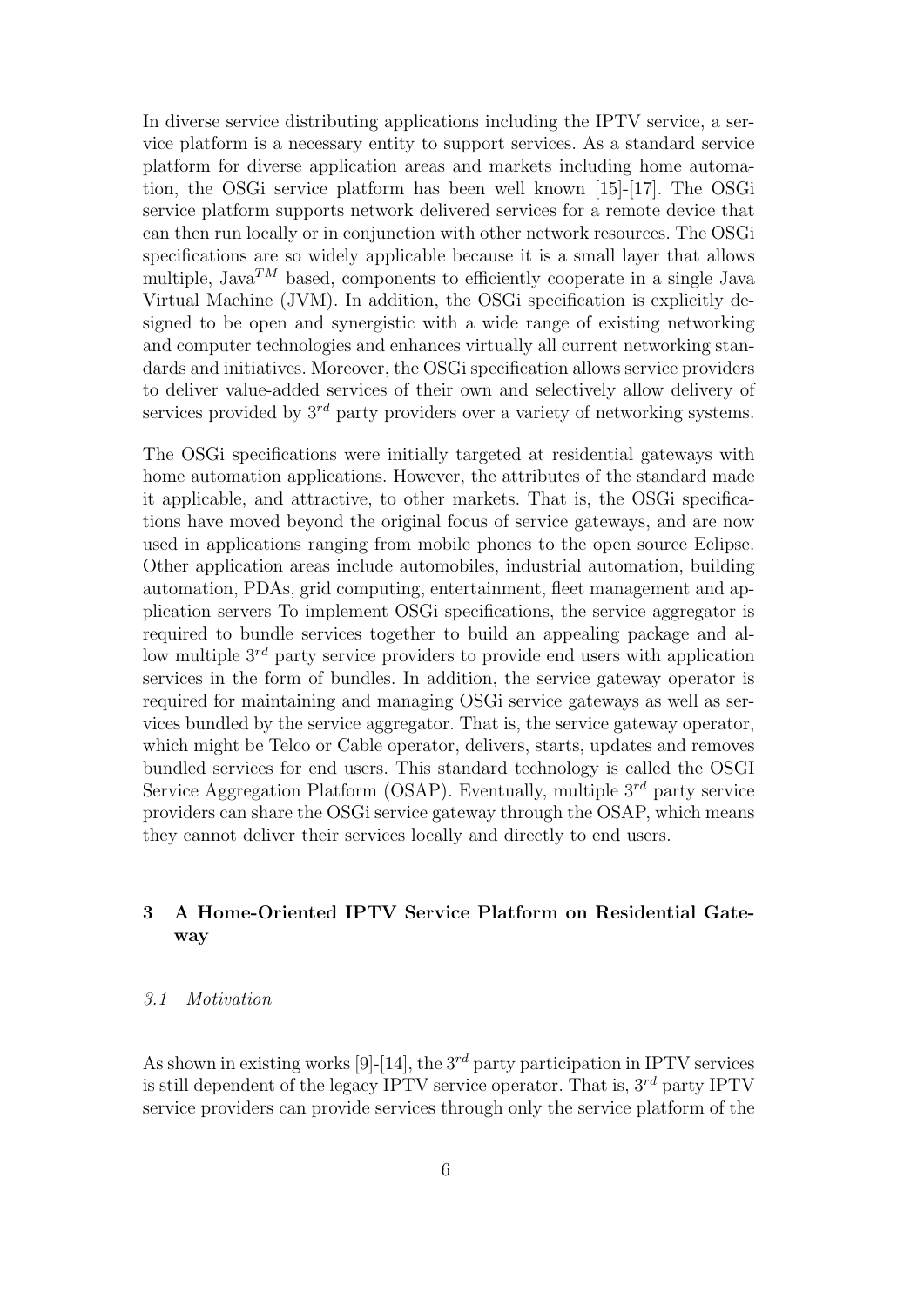legacy IPTV service provider based on a tariff or contract basis. Thus, the approach in existing works can be a 3*rd* party participation only from the point of legacy IPTV service provider's view. However, from the point of end user's view, this approach might not be a "true" 3*rd* party participation since end users in home can get only services provided by 3*rd* party IPTV service providers that authorized by legacy IPTV service provider.

Meanwhile, as shown in [15]-[17], although specifications for the OSGi service platform have targeted diverse application areas and markets, the specification for the IPTV service has not been considered concretely. In addition, as mentioned, the OSAP operated by Telco or Cable operator delivers, starts, updates and removes services bundled by the service aggregator for end users. That is, multiple 3*rd* party service providers can share the OSGi service platform through the OSAP, which means they cannot deliver their services locally and directly to end users. Therefore, in the OSAP, the service gateway operator plays a similar role of the legacy IPTV service provider and the service aggregator plays a similar role of the IPTV brokering service provider and the IPTV service platform operator in the 3*rd* party participation in IPTV services of [13][14]. Of course, the OSGi service platform can be adopted for 3 *rd* party participation in IPTV services in order that 3*rd* party IPTV service providers to execute and delivery their services to end users. However, in this case, end users in home can get only services bundled by the service aggregator and delivered by the service gateway operator although the OSGi service platform is adopted as an open platform. Therefore, from the point of end user's view, the 3*rd* party participation in IPTV services using the OSGi specifications might not be a true 3*rd* party participation.

Therefore, in home network and IPTV interworked environments, a new approach is required for the true 3*rd* party participation in IPTV services. This technical report suggests a service platform that allows 3*rd* party IPTV service providers to provide locally and directly diverse home-oriented IPTV services to end users. Through the 3*rd* party participation in IPTV services using the suggested service platform, end users in home should be able to get more and more opportunities for useful services beyond legacy IPTV services from unlimited 3*rd* party IPTV service providers. In addition, 3*rd* party IPTV service providers should be able to provide locally and directly diverse services to end users, while they should be independent from legacy IPTV service providers. Therefore, the suggested service platform should reside on one of home devices such as the residential gateway (RG), legacy IPTV set-top box, desktop PC, etc. Among various home devices, the RG that has been standardized in ISO/IEC Home Electronic System (HES)[18] or Home Gateway Initiative (HGI)[19] can be a beautiful one that the suggested service platform resides on due to following RG's inherent good properties as shown in [18][19]:

*◦* A networking device that connects home network domains to network do-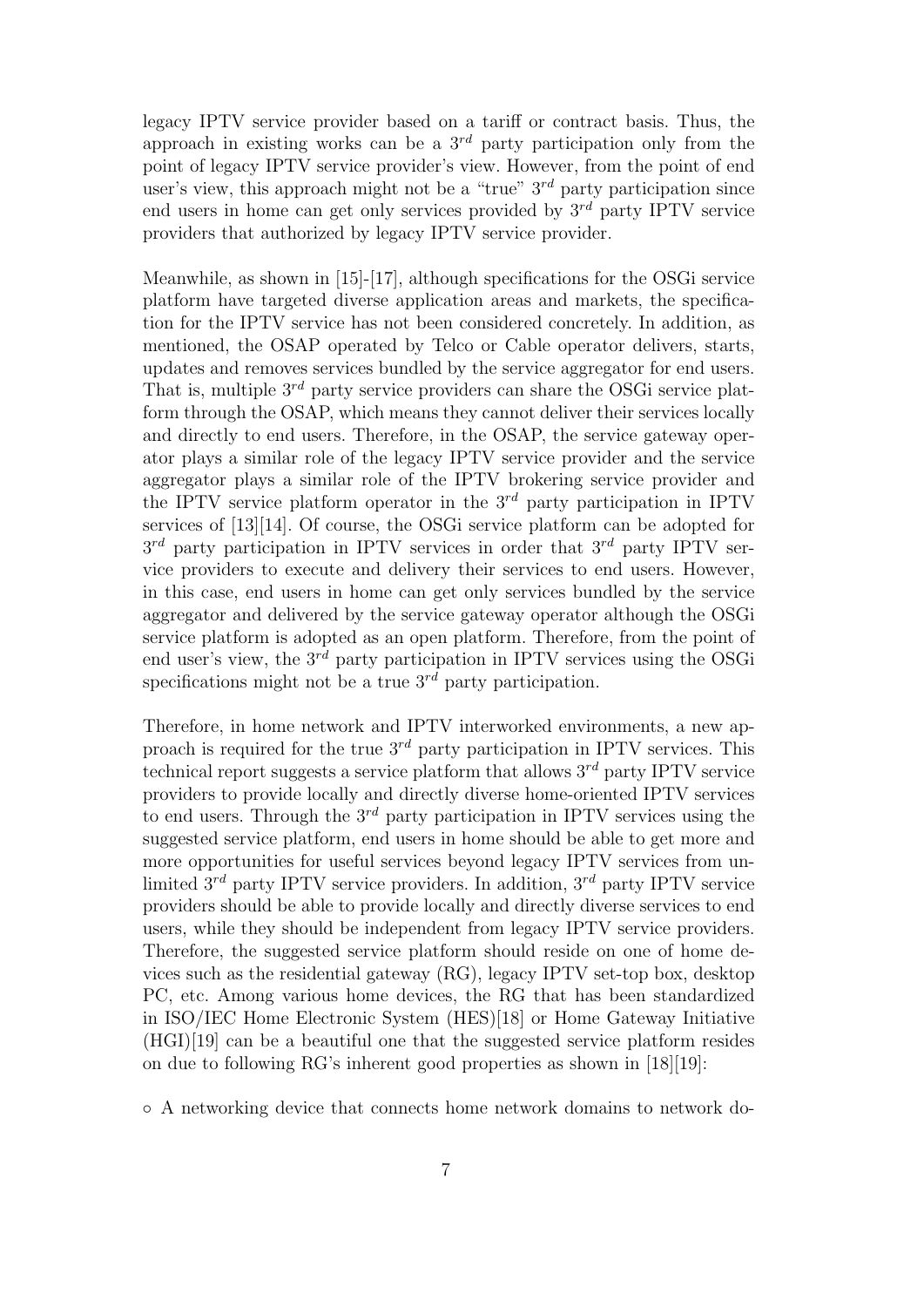mains outside the house.

- *◦* An always-on, always-connected device.
- *◦* A hub device that interconnects all electronic digital home devices to one another device as well as connected to exterior public network.
- *◦* An service delivery device that enables service and content providers to deliver services such as entertainment, video and broadband digital streams, monitoring for health care, security and occupancy, home appliance control and preventive maintenance, remote metering, and energy management.

This means that the RG can work well for the interworking between home network and IPTV as well as the home-oriented IPTV service platform for  $3<sup>rd</sup>$  party participation in home networks. Therefore, the suggested service platform is called the home-oriented IPTV service platform (HISP) on the RG (HISP-RG). The HISP-RG provides open architecture and functionalities to enable 3*rd* party IPTV service providers to deliver locally and directly home-oriented IPTV services to end-users in home networks. The HISP-RG is a "add-on" solution of the RG [18][19], that is, not a "built-in" solution.

#### *3.2* 3 *rd Party Participation for Home-Oriented IPTV Services using HISP-RG*

As shown in Fig. 1, the main domains involved in legacy IPTV services are 'End-user', 'Network Provider', 'Service Provider' and 'Content Provider' [11]. The content provider (CP) is the entity that owns or is licensed to sell content or content assets. The service provider (SP) is a general reference to an operator that provides telecommunication services to end-users and other users either on a tariff or contract basis. The network provider (NP) is the organization that maintains and operates the network components required for IPTV functionality. The end-user is the actual user of the products or services.



Fig. 1. Main domains for legacy IPTV service

As shown in Fig. 2, the 3<sup>rd</sup> IPTV party service provider can provide endusers with various services through the legacy IPTV service provider using open architecture and functionalities supported by the legacy IPTV service provider  $[9]-[14]$ .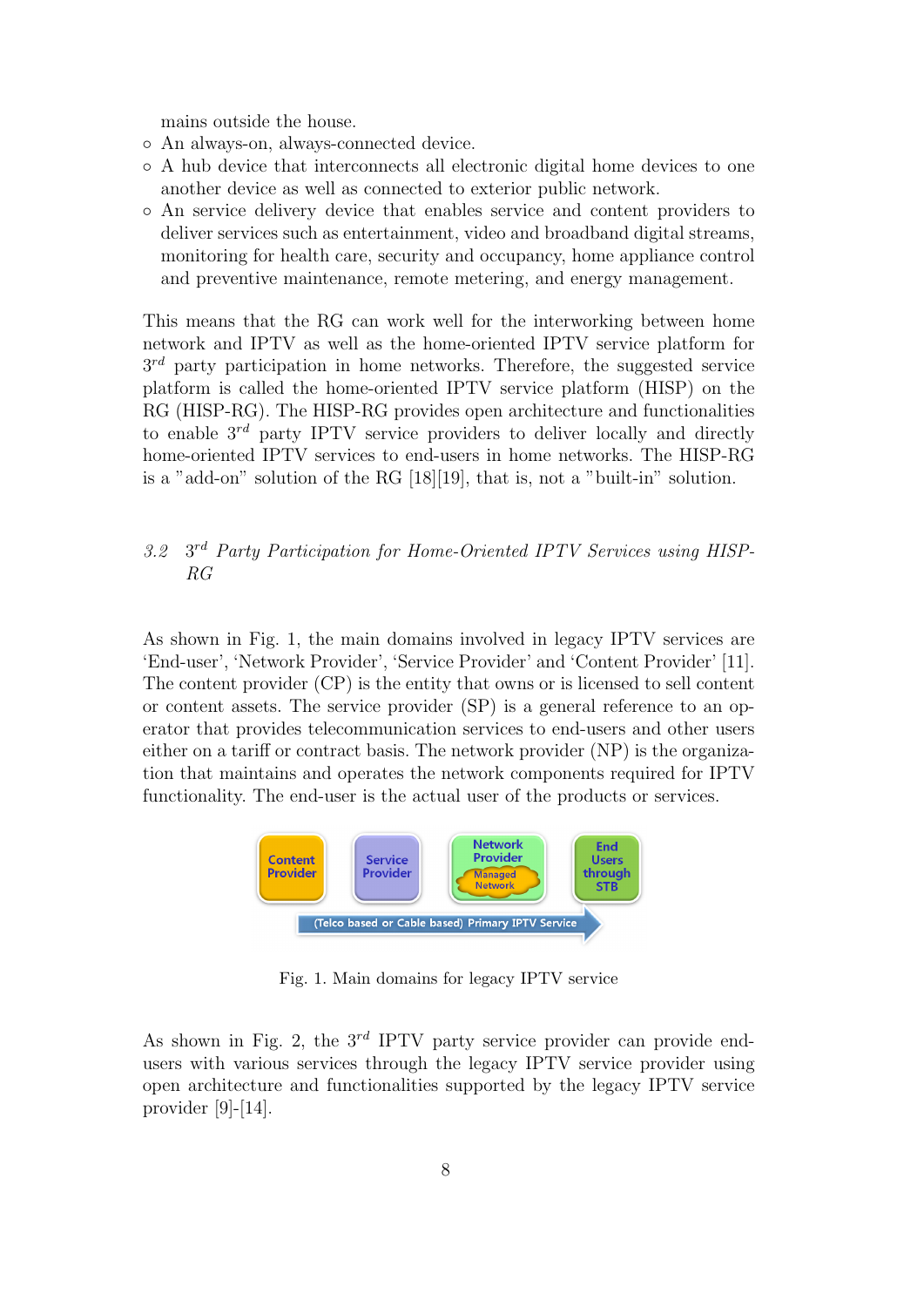

Fig. 2. 3*rd* party participation in legacy IPTV service

In the current technical report, as shown in Fig. 3, both legacy IPTV service and home-oriented IPTV service is provided to end-users in home network through the residential gateway. One of them, home-oriented IPTV services provided by 3*rd* party IPTV service providers are executed and delivered locally and directly to end-users in home networks using the HISP-RG. Therefore, the HISP-RG is required to provide open architecture and functionalities for 3*rd* party IPTV service providers, which will be specified in this document.



Fig. 3. 3*rd* party participation in HN and IPTV interworking service via HISP-RG

There can be several home-oriented IPTV services that can be executed and delivered locally and directly through the HISP-RG as follows:

- Home Automation & Monitoring Services
- Home Media & Information Services
- Home-oriented Advertising Services
- Home Schooling Services
- Home Healthcare Services
- Smart Grid Services
- Person-to-person Communication Services
- Public Interest Services and Portal Services

#### *3.3 Architecture and Functional Requirements of HISP-RG*

Fig. 4 shows the architecture and functional diagram of HISP-RG. Functionalities of the HISP-RG are defined and their requirements are specified as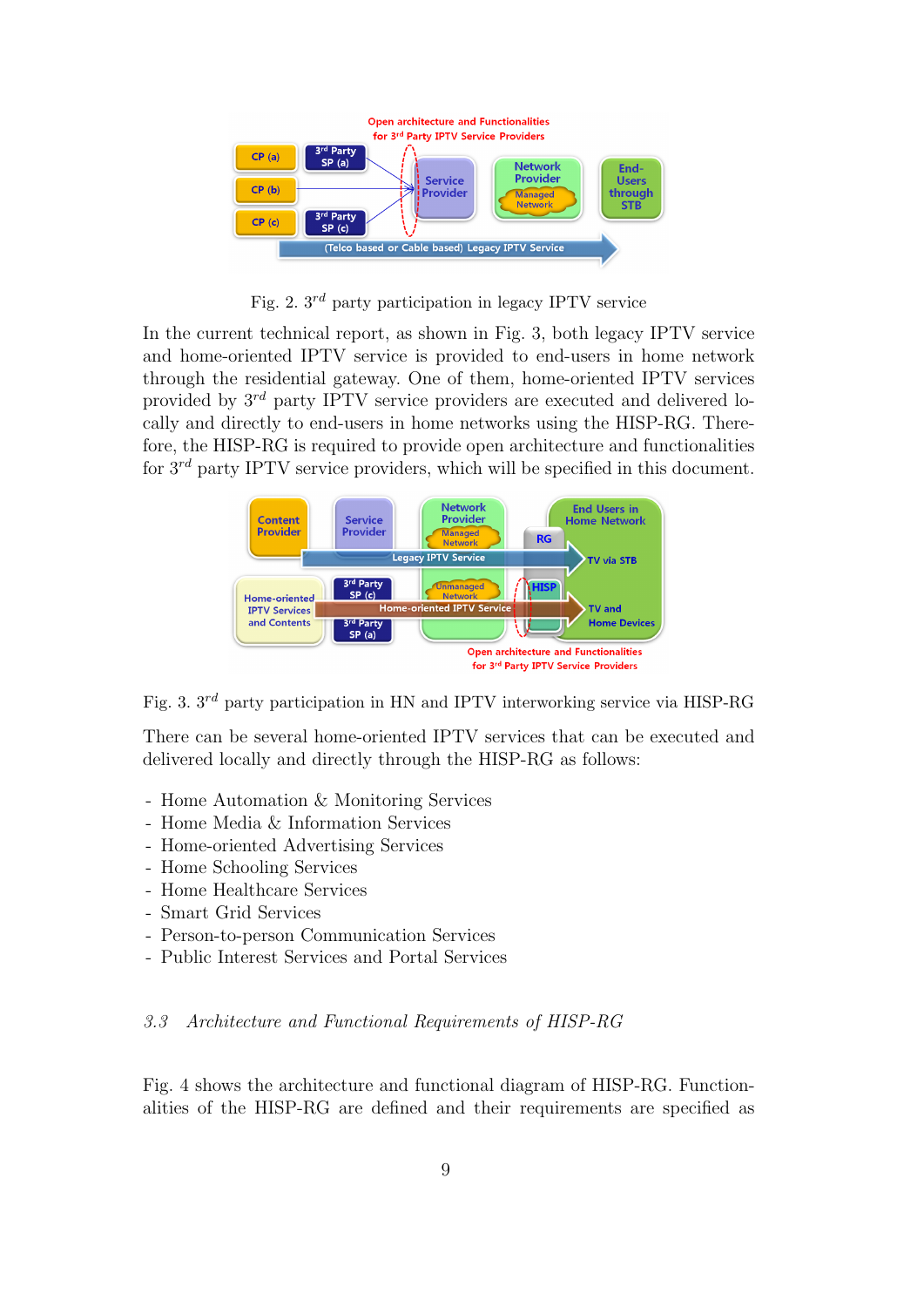#### follows.

#### *3.3.1 Service Creation*

The HISP-RG is required to implement the service creation function that supports the integrated developing environment including designing, debugging, and testing capabilities for  $3<sup>rd</sup>$  party IPTV service developers' functions to realize home-oriented IPTV services. That is, 3*rd* party IPTV service developers can create easily and rapidly home-oriented IPTV services using programming interfaces provided by this function block.

#### *3.3.2 Service Execution* & *Service Delivery*

As mentioned, various home-oriented IPTV services are executed and delivered via the HISP-RG to provide ultimately values to end-users.:

### *3.3.3 Service* & *Content Management*

The HISP-RG needs to provide 3*rd* party IPTV service providers as well as developers with necessary architecture and functionalities to manage many aspects of home-oriented IPTV services. Therefore, the HISP-RG is required to implement the service management function that provides necessary capabilities for managing home-oriented IPTV services for 3*rd* party IPTV service providers as well as developers. In addition, the HISP-RG is also required to implement the content management function. The content management function enables content transmission between service providers, content storage management, video and audio transcoding with format conversion. When a 3*rd* party IPTV service provider specifies format change for their home-oriented IPTV content, this function enables format conversion and storage of the modified content, such as video resolution, frame rate, progressive or interlaced, the number of audio channels, sampling frequency, the number of bits for quantization, video/audio codec type and bit rate. These format change functions enable 3*rd* party IPTV service providers to provide their home-oriented IPTV services to multiple types of user clients that have different capabilities.

#### *3.3.4 Service Provider Management*

The HISP-RG is required to implement the 3*rd* party IPTV service provider management function such as issuing and managing login accounts for 3*rd* party IPTV service providers. Login account is used to authenticate a service provider to ensure that only authorized service providers can access the HISP-RG.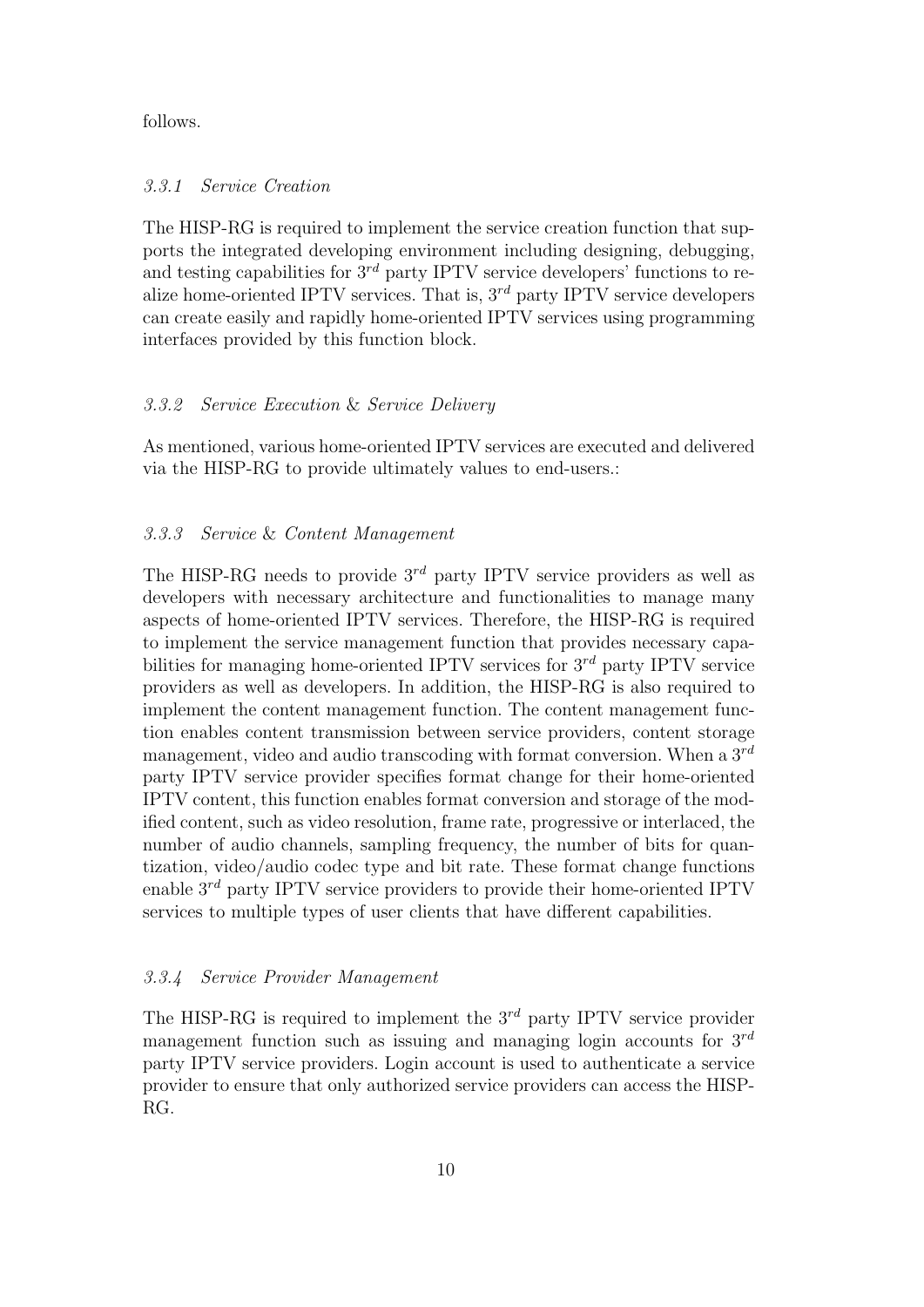#### *3.3.5 Home Network and Home Devices Management*

A large number of home devices connected together by the HISP-RG in home network can be managed by 3*rd* party IPTV service providers, and these home devices may need to be managed remotely. Thus, it is very important for 3*rd* party IPTV service providers to have a standardized way to remotely manage numerous home devices and provide home-oriented IPTV services in an efficient and economical way. Therefore, the HISP-RG is required to implement the home network management function to utilize capabilities and functions of numerous home network devices, to remotely manage them, to provide homeoriented IPTV services for them. Especially, the home network management function might play an important role for home-oriented IPTV services such as home automation & monitoring services, home-oriented advertising services, home healthcare services, and smart grid services.

#### *3.3.6 Remote Platform Management*

The HISP-RG is required to implement the remote platform management function in order to support maintenance, trouble shooting and control of the HISP-RG for 3*rd* party IPTV service providers. In addition, configuration, fault, performance management and firmware upgrades can be also supported. Using this function, the administrator such as Telco or Cable operators can remotely manage the HISP-RG.

#### *3.3.7 End-user Profile Management*

The HISP-RG is required to implement the end-user profile management function to store and manage end-user information such as user profile, price plan, parental lock level, service charge information, etc. This end-user information is stored for each service provider and a service provider cannot access the user information owned by other service providers. In addition, the HISP-RG is required to implement the accounting function that enables service providers to charge service fees to user clients. When the service provider charges a new service fee for the user, this interface is required to obtain the user's permission first. Moreover, the HISP-RG is required to implement the report function, which provides the fulfilment data related to services. For this purpose, this interface enables aggregation of the activity information from end-users the data to 3*rd* party IPTV service providers. The report information includes statistics regarding audiences, e.g., audience measurement information, service fulfilment measurement, interactive application fulfillment, other information regarding end-user behavior. Finally, the HISP-RG is required to perform authentication between 3*rd* party IPTV service providers and end-users. In order to provide better support for the HISP, a local management function may be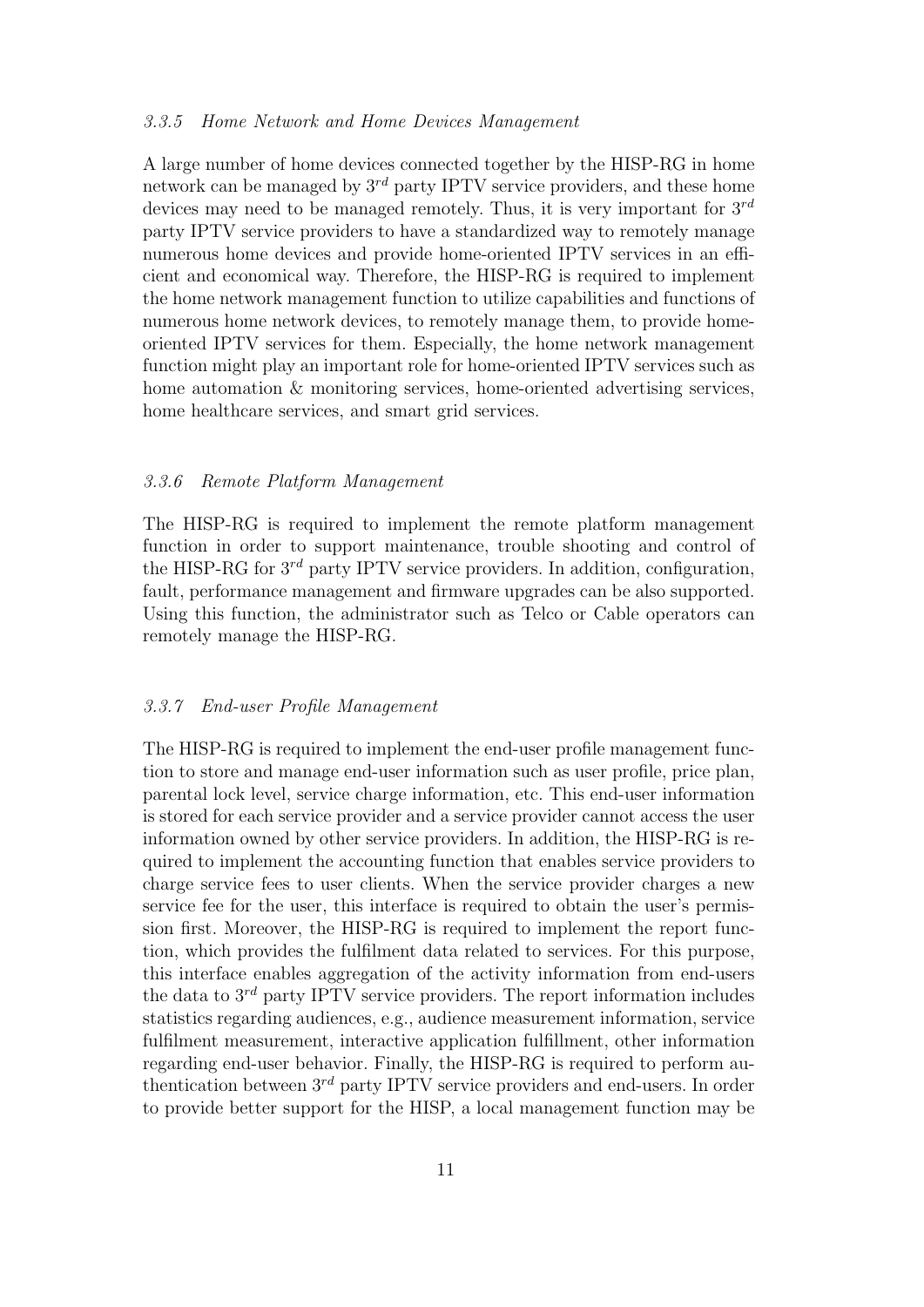needed to complement the remote platform management. The local management function is the access method the end-user uses to view or make changes to HISP configuration, end-user managed services, end-user managed devices and other safe settings.



Fig. 4. Architecture and functional diagram of HISP-RG

## **4 Use Cases**

In this section, a couple of use cases of the HISP-RG are introduced for homeoriented IPTV services.

# *4.1 Consumer Advertising or Retail Advertising Service*

The HISP-RG can recognize that laundry detergent or washing powder is exhausting and notify this event to the 3*rd* party service provider. Then, the 3*rd* party IPTV service provider delivers a commercial advertising about laundry detergent or washing powder to end users through HISP-RG. Ultimately, end users can watch a commercial advertising on their TV screen as shown in Fig. 5.

#### *4.2 Healthcare or Medical Service*

The HISP-RG can recognize end user's biological information using sensors in home network and inform this event to the 3<sup>rd</sup> party IPTV service provider. Then, the 3<sup>rd</sup> party IPTV service provider delivers a healthcare video according to end user's blood pressure status to end users through HISP-RG.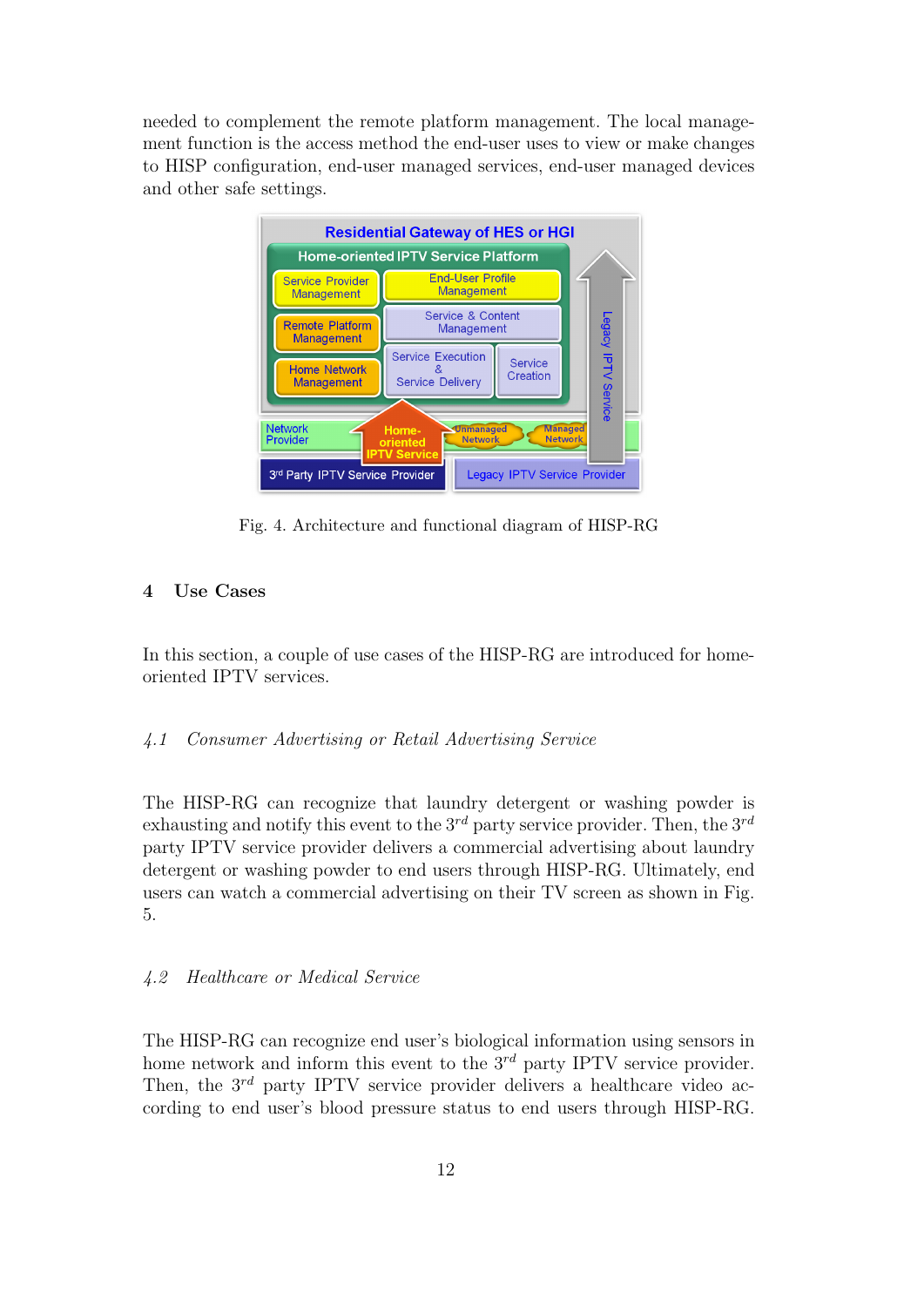

Fig. 5. Use case for consumer advertising or retail advertising service

Ultimately, end users can watch a healthcare video on their TV screen as shown in Fig. 6.



Fig. 6. Use case for healthcare or medical service

# **5 Concluding Remarks**

This technical report has suggested a service platform that resides on the RG for interworking between home network and IPTV in order that endusers in home networks can get opportunities for useful services beyond legacy IPTV services. The suggested service platform has been called the homeoriented IPTV service platform on the RG (HISP-RG). The suggested HISP-RG has provided open architecture and functionalities to enable 3*rd* party IPTV service providers to deliver locally and directly home-oriented IPTV services to end-users in home networks. The HISP-RG can be an "add-on" solution of the existing RG of ISO/IEC HES or HGI, that is, not a "built-in" solution. This technical report has introduced several home-oriented IPTV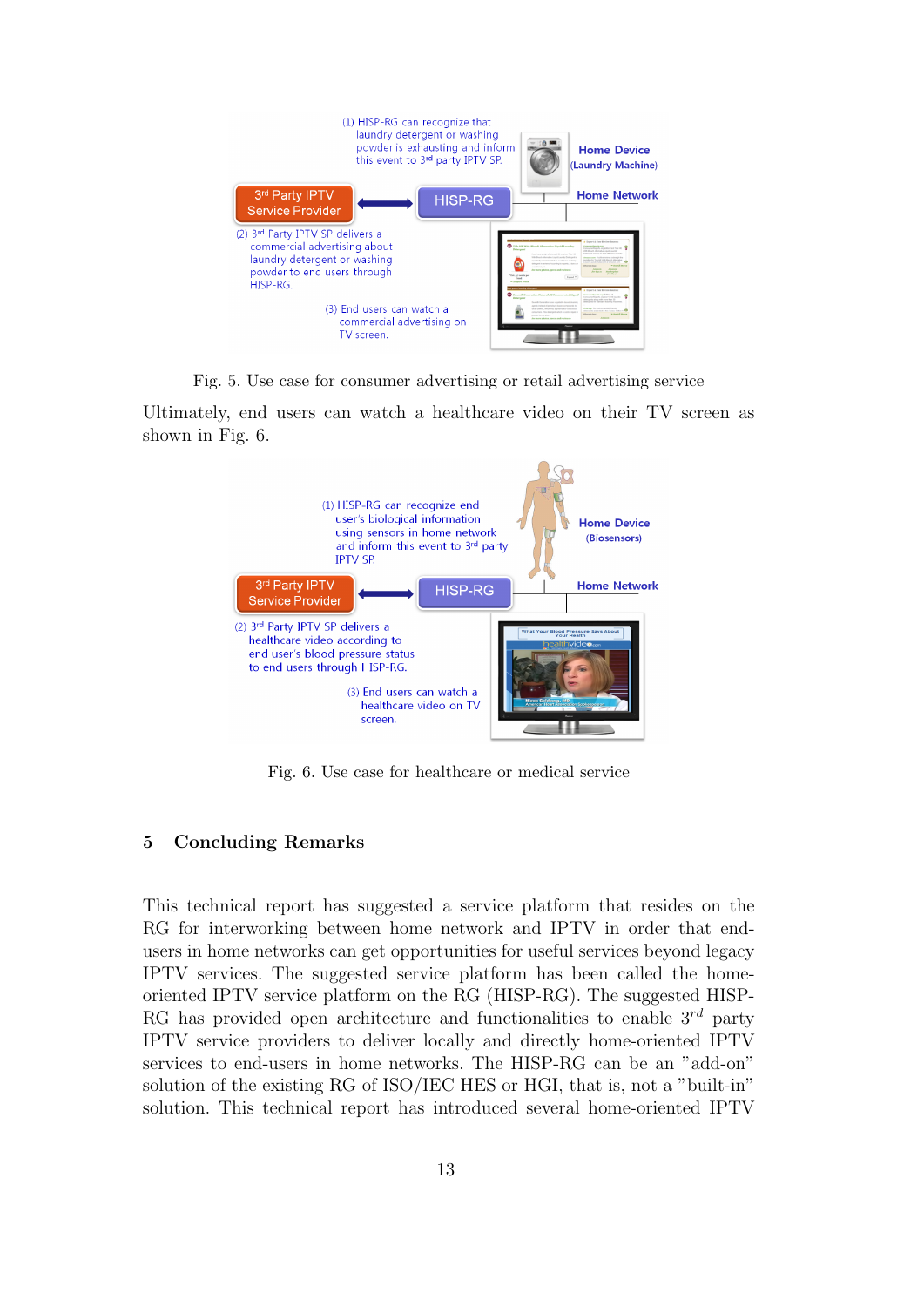services that can be executed and delivered locally through the HISP-RG. Then, the open architecture and functionalities of the HISP-RG have been defined and their requirements are specified. Finally, a couple of use cases of the HISP-RG have been presented for home-oriented IPTV services.

#### **References**

- [1] S. V. Vasudevan, L. Xiaomei, K. Kollmansberger, IPTV systems, standards and architectures: Part II - IPTV architectures for cable systems: An evolutionary approach, IEEE Communications Magazine 46 (5) (2008) 102–109.
- [2] J. Maisonneuve, M. Deschanel, J. Heiles, W. Li, H. Liu, R. Sharpe, Y. Wu, An overview of IPTV standards development, IEEE Transactions on Broadcasting 55 (2) (2009) 315–328.
- [3] S. Park, S.-H. Jeong, Mobile IPTV: approaches, challenges, standards and QoS support, IEEE Internet Computing 13 (3) (2009) 23–31.
- [4] H.622.1, Architecture and functional requirements for home networks supporting IPTV services, ITU-T Recommendation, 2008.
- [5] E. Shiharb, L. Cai, F. Wan, A. Gulliver, N. Tin, Wireless mesh networks for in-home iptv distribution, IEEE Network : The Magazine of Global Internetworking 22 (1) (2008) 52–57.
- [6] C. Mingardi, M. Brunner, IPTV quality of service management in home networks, in: Proc. of IEEE International Conference on Communications  $(ICC'09)$ , 2009, pp. 1–5.
- [7] J. S. Wey, J. Luken, J. Heiles, Standardization activities for iptv set-top box remote management, IEEE Internet Computing 13 (3) (2009) 32–39.
- [8] A. Ramirez-Acosta, M. Garcia-Vazquez, IPTV technology and its distribution in home networks, in: Proc. of Electronics, Robotics and Automotive Mechanics Conference (CERMA), 2010, pp. 287–291.
- [9] M. Korling, Evolution of open IPTV standards and services, in: Proc. of the 1st ITU-T Kaleidoscope Academic Conference Innovations in NGN: Future Network and Services (K-INGN), 2008, pp. 11–14.
- [10] J. Yang, H. Park, J. Choi, A study on providing Open IPTV in next generation network service platform, in: Proc. of the 9th International Symposium on Communications and Information Technology (ISCIT), 2009, pp. 290–293.
- [11] Y.1910, IPTV functional architecture, ITU-T Recommendation, 2008.
- [12] J.704, Functional requirements of the service provider interface for television primary and secondary distribution and associated interactive services, ITU-T Recommendation, 2008.